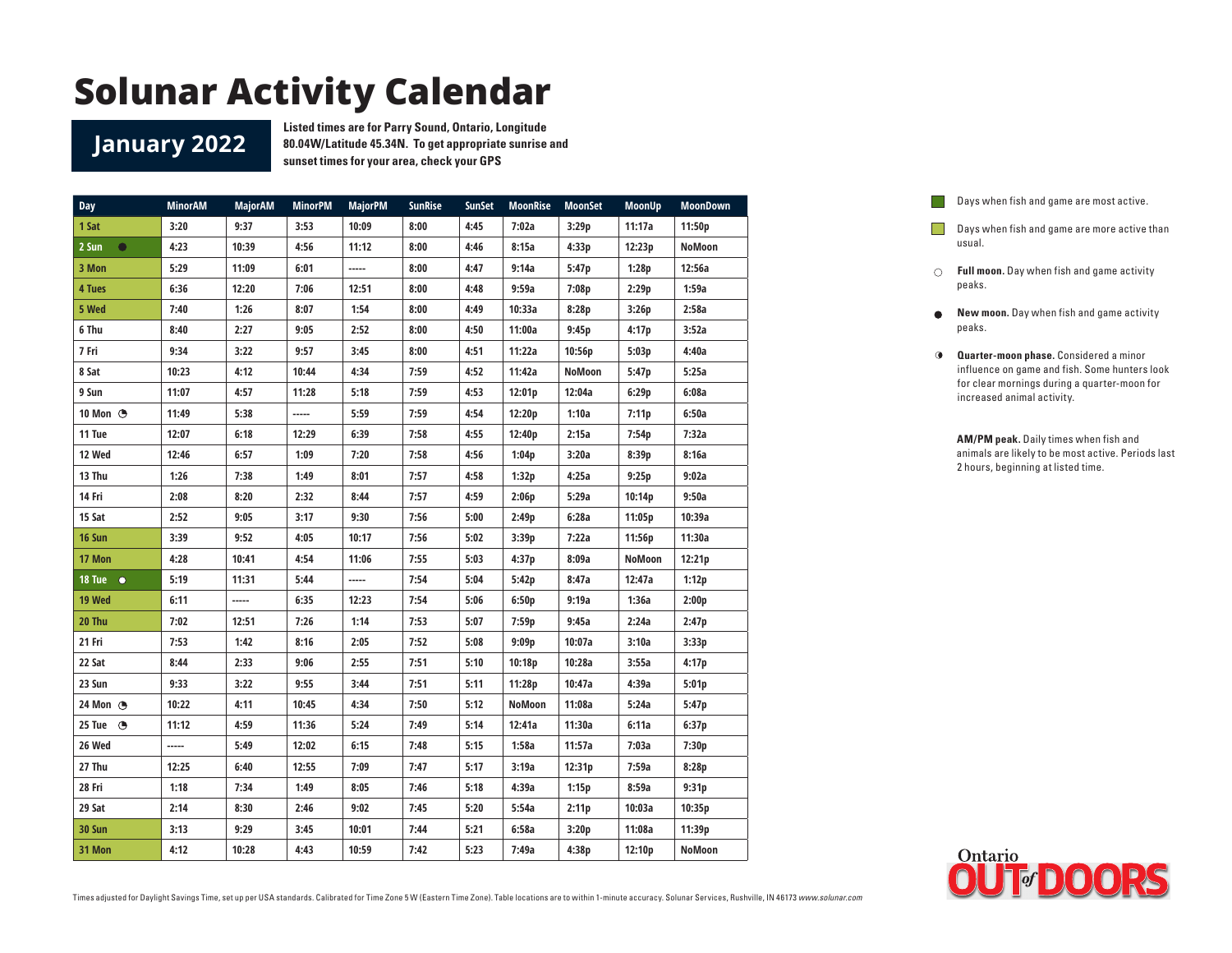#### **February 2022**

**Listed times are for Parry Sound, Ontario, Longitude 80.04W/Latitude 45.34N. To get appropriate sunrise and sunset times for your area, check your GPS**

| Day                | <b>MinorAM</b> | <b>MajorAM</b> | <b>MinorPM</b> | <b>MajorPM</b> | <b>SunRise</b> | <b>SunSet</b> | <b>MoonRise</b> | <b>MoonSet</b> | MoonUp | <b>MoonDown</b> |
|--------------------|----------------|----------------|----------------|----------------|----------------|---------------|-----------------|----------------|--------|-----------------|
| 1 Tue<br>$\bullet$ | 5:12           | 10:54          | 5:41           | -----          | 7:41           | 5:24          | 8:29a           | 5:59p          | 1:09p  | 12:40a          |
| 2 Wed              | 6:11           | 11:54          | 6:38           | 12:24          | 7:40           | 5:26          | 8:59a           | 7:19p          | 2:04p  | 1:37a           |
| 3 Thu              | 7:07           | 12:55          | 7:32           | 1:19           | 7:39           | 5:27          | 9:23a           | 8:35p          | 2:53p  | 2:29a           |
| 4 Fri              | 8:01           | 1:49           | 8:23           | 2:12           | 7:38           | 5:29          | 9:44a           | 9:46p          | 3:39p  | 3:16a           |
| 5 Sat              | 8:51           | 2:40           | 9:13           | 3:02           | 7:36           | 5:30          | 10:04a          | 10:54p         | 4:23p  | 4:01a           |
| 6 Sun              | 9:39           | 3:29           | 10:01          | 3:50           | 7:35           | 5:32          | 10:23a          | NoMoon         | 5:06p  | 4:44a           |
| 7 Mon              | 10:26          | 4:15           | 10:48          | 4:37           | 7:34           | 5:33          | 10:44a          | 12:01a         | 5:49p  | 5:27a           |
| $\bullet$<br>8 Tue | 11:11          | 5:00           | 11:33          | 5:22           | 7:32           | 5:35          | 11:06a          | 1:08a          | 6:34p  | 6:11a           |
| 9 Wed              | 11:56          | 5:44           | -----          | 6:07           | 7:31           | 5:36          | 11:33a          | 2:14a          | 7:20p  | 6:57a           |
| 10 Thu             | 12:16          | 6:28           | 12:40          | 6:52           | 7:29           | 5:38          | 12:04p          | 3:19a          | 8:08p  | 7:44a           |
| 11 Fri             | 1:00           | 7:13           | 1:25           | 7:38           | 7:28           | 5:39          | 12:44p          | 4:20a          | 8:58p  | 8:33a           |
| 12 Sat             | 1:45           | 7:58           | 2:10           | 8:23           | 7:27           | 5:41          | 1:31p           | 5:16a          | 9:49p  | 9:23a           |
| 13 Sun             | 2:31           | 8:43           | 2:56           | 9:09           | 7:25           | 5:42          | 2:26p           | 6:05a          | 10:40p | 10:15a          |
| 14 Mon             | 3:17           | 9:30           | 3:42           | 9:55           | 7:24           | 5:44          | 3:29p           | 6:47a          | 11:31p | 11:05a          |
| 15 Tue             | 4:04           | 10:17          | 4:29           | 10:41          | 7:22           | 5:45          | 4:37p           | 7:21a          | NoMoon | 11:55a          |
| 16 Wed ●           | 4:52           | 11:04          | 5:16           | 11:28          | 7:21           | 5:47          | 5:48p           | 7:49a          | 12:20a | 12:44p          |
| 17 Thu             | 5:40           | 11:51          | 6:03           | -----          | 7:19           | 5:48          | 6:59p           | 8:12a          | 1:07a  | 1:30p           |
| 18 Fri             | 6:28           | 12:17          | 6:51           | 12:40          | 7:17           | 5:49          | 8:09p           | 8:34a          | 1:53a  | 2:15p           |
| 19 Sat             | 7:18           | 1:07           | 7:40           | 1:29           | 7:16           | 5:51          | 9:20p           | 8:53a          | 2:38a  | 3:00p           |
| 20 Sun             | 8:09           | 1:57           | 8:32           | 2:20           | 7:14           | 5:52          | 10:32p          | 9:14a          | 3:23a  | 3:46p           |
| 21 Mon             | 9:01           | 2:49           | 9:26           | 3:14           | 7:12           | 5:54          | 11:47p          | 9:35a          | 4:09a  | 4:34p           |
| 22 Tue             | 9:56           | 3:43           | 10:22          | 4:09           | 7:11           | 5:55          | NoMoon          | 10:00a         | 4:59a  | 5:25p           |
| 23 Wed $\odot$     | 10:52          | 4:38           | 11:20          | 5:06           | 7:09           | 5:57          | 1:05a           | 10:30a         | 5:52a  | 6:20p           |
| 24 Thu             | 11:50          | 5:35           | -----          | 6:05           | 7:07           | 5:58          | 2:24a           | 11:09a         | 6:50a  | 7:20p           |
| 25 Fri             | 12:17          | 6:32           | 12:48          | 7:03           | 7:06           | 5:59          | 3:40a           | 11:59a         | 7:51a  | 8:22p           |
| 26 Sat             | 1:14           | 7:29           | 1:45           | 8:01           | 7:04           | 6:01          | 4:46a           | 1:01p          | 8:53a  | 9:24p           |
| 27 Sun             | 2:10           | 8:25           | 2:40           | 8:56           | 7:02           | 6:02          | 5:41a           | 2:14p          | 9:55a  | 10:25p          |
| 28 Mon             | 3:04           | 9:19           | 3:33           | 9:48           | 7:01           | 6:04          | 6:24a           | 3:33p          | 10:55a | 11:23p          |

- $\mathbb{R}^n$ Days when fish and game are more active than usual.
- **Full moon.** Day when fish and game activity peaks.
- $\bullet$ **New moon.** Day when fish and game activity peaks.
- **Quarter-moon phase.** Considered a minor influence on game and fish. Some hunters look for clear mornings during a quarter-moon for increased animal activity.

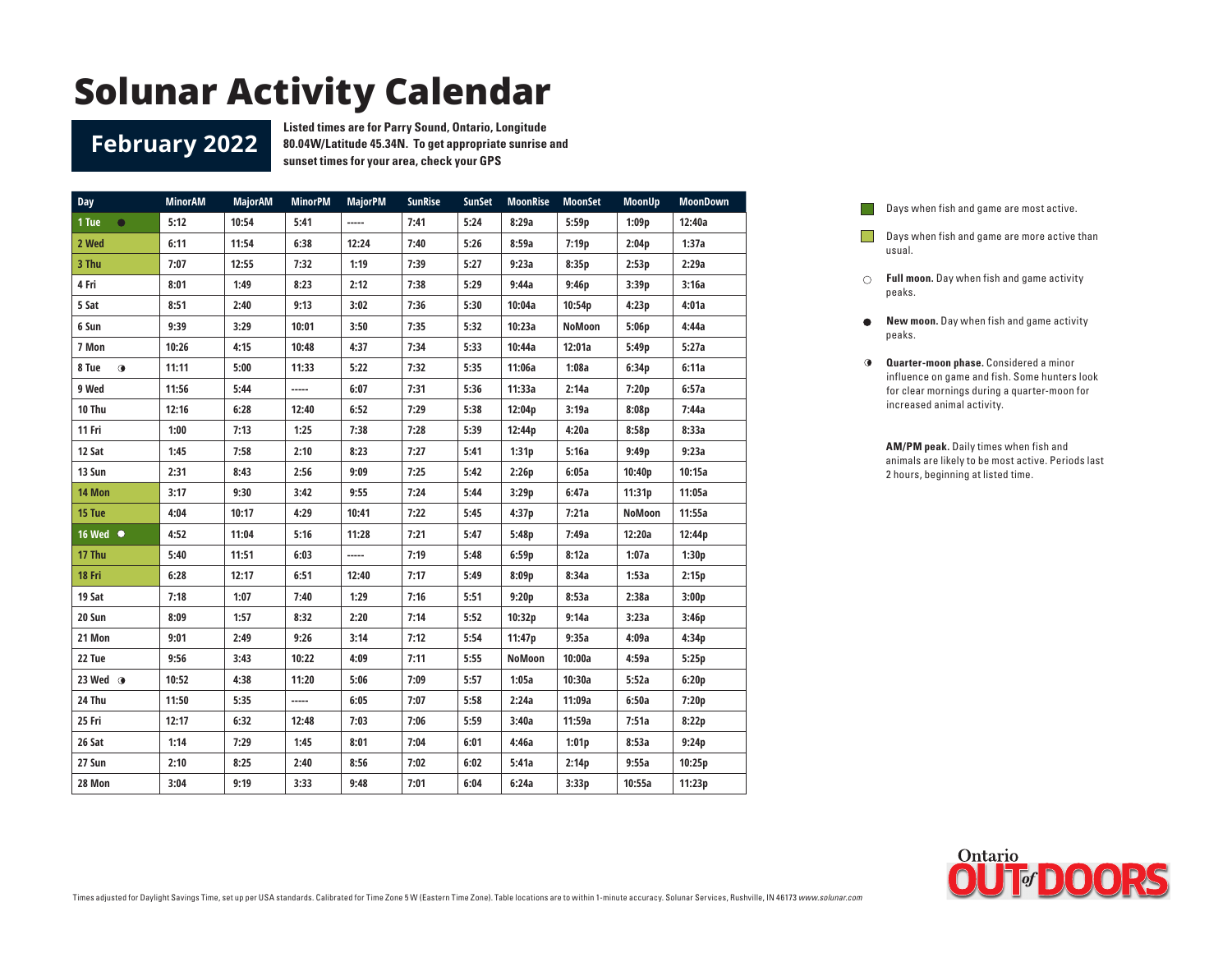#### **March 2022**

**Listed times are for Parry Sound, Ontario, Longitude 80.04W/Latitude 45.34N. To get appropriate sunrise and sunset times for your area, check your GPS**

| <b>Day</b>          | <b>MinorAM</b> | <b>MajorAM</b> | <b>MinorPM</b> | <b>MajorPM</b> | <b>SunRise</b> | <b>SunSet</b> | <b>MoonRise</b> | <b>MoonSet</b> | <b>MoonUp</b> | <b>MoonDown</b> |
|---------------------|----------------|----------------|----------------|----------------|----------------|---------------|-----------------|----------------|---------------|-----------------|
| 1 Tue               | 3:57           | 10:11          | 4:24           | 10:38          | 6:59           | 6:05          | 6:57a           | 4:53p          | 11:50a        | NoMoon          |
| 2 Wed<br>$\bullet$  | 4:48           | 11:01          | 5:13           | 11:26          | 6:57           | 6:06          | 7:24a           | 6:10p          | 12:41p        | 12:16a          |
| 3 Thu               | 5:38           | 11:22          | 6:01           | -----          | 6:55           | 6:08          | 7:46a           | 7:24p          | 1:29p         | 1:06a           |
| 4 Fri               | 6:27           | 12:16          | 6:50           | 12:38          | 6:53           | 6:09          | 8:06a           | 8:34p          | 2:14p         | 1:52a           |
| 5 Sat               | 7:17           | 1:06           | 7:38           | 1:28           | 6:52           | 6:10          | 8:26a           | 9:43p          | 2:58p         | 2:36a           |
| 6 Sun               | 8:06           | 1:55           | 8:28           | 2:17           | 6:50           | 6:12          | 8:46a           | 10:51p         | 3:42p         | 3:20a           |
| 7 Mon               | 8:56           | 2:45           | 9:18           | 3:07           | 6:48           | 6:13          | 9:08a           | NoMoon         | 4:27p         | 4:04a           |
| 8 Tue               | 9:46           | 3:34           | 10:09          | 3:57           | 6:46           | 6:15          | 9:32a           | NoMoon         | 5:13p         | 4:50a           |
| 9 Wed               | 10:36          | 4:24           | 11:00          | 4:48           | 6:44           | 6:16          | 10:02a          | 1:05a          | 6:01p         | 5:37a           |
| 10 Thu $\odot$      | 11:25          | 5:13           | 11:50          | 5:37           | 6:43           | 6:17          | 10:38a          | 2:09a          | 6:50p         | 6:25a           |
| 11 Fri              | -----          | 6:01           | 12:14          | 6:26           | 6:41           | 6:18          | 11:22a          | 3:07a          | 7:40p         | 7:15a           |
| 12 Sat              | 12:36          | 6:49           | 1:01           | 7:14           | 6:39           | 6:20          | 12:14p          | 3:59a          | 8:31p         | 8:06a           |
| 13 Sun              | 2:22           | 8:35           | 2:48           | 9:00           | 7:37           | 7:21          | 2:14p           | 5:43a          | 10:22p        | 9:57a           |
| 14 Mon              | 3:08           | 9:20           | 3:33           | 9:45           | 7:35           | 7:22          | 3:20p           | 6:20a          | 11:11p        | 10:47a          |
| 15 Tue              | 3:52           | 10:04          | 4:16           | 10:28          | 7:33           | 7:24          | 4:30p           | 6:50a          | <b>NoMoon</b> | 11:36a          |
| 16 Wed              | 4:36           | 10:48          | 4:59           | 11:11          | 7:31           | 7:25          | 5:42p           | 7:15a          | NoMoon        | 12:24p          |
| 17 Thu              | 5:20           | 11:31          | 5:43           | 11:54          | 7:30           | 7:26          | 6:54p           | 7:37a          | 12:47a        | 1:10p           |
| 18 Fri<br>$\bullet$ | 6:05           | -----          | 6:28           | 12:16          | 7:28           | 7:28          | 8:06p           | 7:58a          | 1:33a         | 1:55p           |
| 19 Sat              | 6:52           | 12:41          | 7:15           | 1:04           | 7:26           | 7:29          | 9:19p           | 8:18a          | 2:18a         | 2:42p           |
| 20 Sun              | 7:43           | 1:31           | 8:08           | 1:56           | 7:24           | 7:30          | 10:35p          | 8:39a          | 3:05a         | 3:30p           |
| 21 Mon              | 8:39           | 2:26           | 9:05           | 2:52           | 7:22           | 7:31          | 11:54p          | 9:03a          | 3:55a         | 4:21p           |
| 22 Tue              | 9:38           | 3:24           | 10:06          | 3:52           | 7:20           | 7:33          | NoMoon          | 9:32a          | 4:48a         | 5:16p           |
| 23 Wed              | 10:40          | 4:26           | 11:10          | 4:55           | 7:18           | 7:34          | 1:14a           | 10:08a         | 5:44a         | 6:14p           |
| 24 Thu              | 11:44          | 5:28           | -----          | 5:59           | 7:16           | 7:35          | 2:30a           | 10:54a         | 6:44a         | 7:15p           |
| 25 Fri<br>$\bullet$ | 12:22          | 6:30           | 12:46          | 7:01           | 7:14           | 7:36          | 3:39a           | 11:52a         | 7:46a         | 8:16p           |
| 26 Sat              | 1:14           | 7:29           | 1:45           | 8:00           | 7:13           | 7:38          | 4:37a           | 1:00p          | 8:47a         | 9:17p           |
| 27 Sun              | 2:10           | 8:24           | 2:39           | 8:53           | 7:11           | 7:39          | 5:23a           | 2:16p          | 9:46a         | 10:14p          |
| 28 Mon              | 3:01           | 9:15           | 3:28           | 9:42           | 7:09           | 7:40          | 5:58a           | 3:34p          | 10:41a        | 11:08p          |
| 29 Tue              | 3:49           | 10:01          | 4:14           | 10:26          | 7:07           | 7:41          | 6:26a           | 4:51p          | 11:33a        | NoMoon          |
| 30 Wed              | 4:33           | 10:45          | 4:57           | 11:08          | 7:05           | 7:43          | 6:49a           | 6:05p          | 12:21p        | NoMoon          |
| 31 Thu              | 5:16           | 11:28          | 5:39           | 11:50          | 7:03           | 7:44          | 7:09a           | 7:15p          | 1:06p         | 12:44a          |

Days when fish and game are most active.  $\Box$ 

- **Days when fish and game are more active than** usual.
- **Full moon.** Day when fish and game activity peaks.
- **New moon.** Day when fish and game activity  $\bullet$ peaks.
- **Quarter-moon phase.** Considered a minor influence on game and fish. Some hunters look for clear mornings during a quarter-moon for increased animal activity.

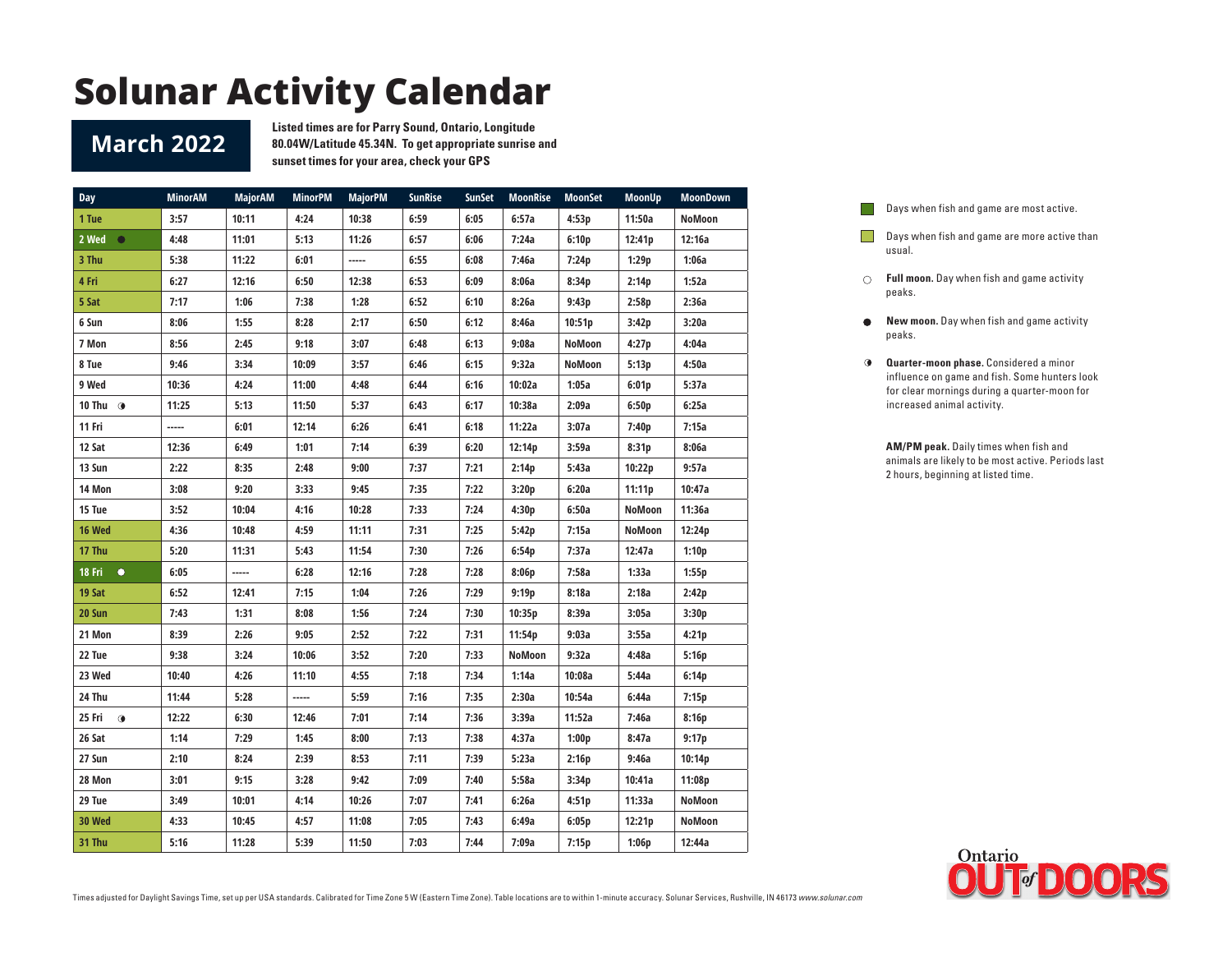#### **April 2022**

**Listed times are for Parry Sound, Ontario, Longitude 80.04W/Latitude 45.34N. To get appropriate sunrise and sunset times for your area, check your GPS**

| <b>Day</b>         | <b>MinorAM</b> | <b>MajorAM</b> | <b>MinorPM</b> | <b>MajorPM</b> | <b>SunRise</b> | <b>SunSet</b> | <b>MoonRise</b> | <b>MoonSet</b> | <b>MoonUp</b> | <b>MoonDown</b> |
|--------------------|----------------|----------------|----------------|----------------|----------------|---------------|-----------------|----------------|---------------|-----------------|
| $\bullet$<br>1 Fri | 6:00           | -----          | 6:22           | 12:33          | 7:01           | 7:45          | 7:28a           | 8:25p          | 1:50p         | 1:28a           |
| 2 Sat              | 6:46           | 12:35          | 7:08           | 12:57          | 6:59           | 7:46          | 7:48a           | 9:33p          | 2:34p         | 2:12a           |
| 3 Sun              | 7:34           | 1:22           | 7:56           | 1:45           | 6:58           | 7:48          | 8:09a           | 10:42p         | 3:19p         | 2:56a           |
| 4 Mon              | 8:24           | 2:12           | 8:47           | 2:36           | 6:56           | 7:49          | 8:33a           | 11:50p         | 4:05p         | 3:42a           |
| 5 Tue              | 9:17           | 3:05           | 9:40           | 3:28           | 6:54           | 7:50          | 9:00a           | NoMoon         | 4:53p         | 4:29a           |
| 6 Wed              | 10:10          | 3:58           | 10:35          | 4:22           | 6:52           | 7:52          | 9:34a           | 12:55a         | 5:42p         | 5:17a           |
| 7 Thu              | 11:04          | 4:51           | 11:29          | 5:16           | 6:50           | 7:53          | 10:15a          | 1:56a          | 6:32p         | 6:07a           |
| $\bullet$<br>8 Fri | 11:56          | 5:43           | -----          | 6:09           | 6:48           | 7:54          | 11:03a          | 2:51a          | 7:22p         | 6:57a           |
| 9 Sat              | 12:22          | 6:34           | 12:47          | 6:59           | 6:47           | 7:55          | 11:59a          | 3:38a          | 8:12p         | 7:47a           |
| 10 Sun             | 1:10           | 7:23           | 1:35           | 7:48           | 6:45           | 7:57          | 1:02p           | 4:17a          | 9:02p         | 8:37a           |
| 11 Mon             | 1:56           | 8:09           | 2:21           | 8:33           | 6:43           | 7:58          | 2:10p           | 4:49a          | 9:50p         | 9:26a           |
| 12 Tue             | 2:40           | 8:52           | 3:04           | 9:15           | 6:41           | 7:59          | 3:21p           | 5:16a          | 10:37p        | 10:14a          |
| 13 Wed             | 3:22           | 9:33           | 3:45           | 9:56           | 6:39           | 8:00          | 4:33p           | 5:39a          | 11:23p        | 11:00a          |
| 14 Thu             | 4:02           | 10:14          | 4:25           | 10:37          | 6:38           | 8:02          | 5:45p           | 6:00a          | NoMoon        | 11:46a          |
| 15 Fri             | 4:44           | 10:56          | 5:07           | 11:19          | 6:36           | 8:03          | 6:58p           | 6:20a          | 12:09a        | 12:33p          |
| 16 Sat $\bullet$   | 5:29           | 11:41          | 5:53           | -----          | 6:34           | 8:04          | 8:15p           | 6:41a          | 12:56a        | 1:21p           |
| 17 Sun             | 6:19           | 12:06          | 6:45           | 12:32          | 6:32           | 8:05          | 9:35p           | 7:05a          | 1:46a         | 2:11p           |
| 18 Mon             | 7:15           | 1:01           | 7:43           | 1:29           | 6:31           | 8:07          | 10:57p          | 7:32a          | 2:38a         | 3:06p           |
| 19 Tue             | 8:17           | 2:03           | 8:47           | 2:32           | 6:29           | 8:08          | NoMoon          | 8:06a          | 3:35a         | 4:05p           |
| 20 Wed             | 9:24           | 3:09           | 9:55           | 3:40           | 6:27           | 8:09          | 12:18a          | 8:49a          | 4:36a         | 5:07p           |
| 21 Thu             | 10:33          | 4:17           | 11:04          | 4:48           | 6:26           | 8:11          | 1:32a           | 9:44a          | 5:39a         | 6:10p           |
| 22 Fri             | 11:39          | 5:24           | -----          | 5:54           | 6:24           | 8:12          | 2:34a           | 10:50a         | 6:41a         | 7:11p           |
| 23 Sat $\odot$     | 12:16          | 6:26           | 12:40          | 6:55           | 6:22           | 8:13          | 3:23a           | 12:05p         | 7:41a         | 8:10p           |
| 24 Sun             | 1:08           | 7:22           | 1:35           | 7:49           | 6:21           | 8:14          | 4:01a           | 1:22p          | 8:37a         | 9:04p           |
| 25 Mon             | 1:59           | 8:11           | 2:24           | 8:36           | 6:19           | 8:16          | 4:30a           | 2:39p          | 9:29a         | 9:54p           |
| 26 Tue             | 2:43           | 8:55           | 3:06           | 9:18           | 6:17           | 8:17          | 4:54a           | 3:52p          | 10:17a        | 10:40p          |
| 27 Wed             | 3:23           | 9:34           | 3:46           | 9:57           | 6:16           | 8:18          | 5:14a           | 5:03p          | 11:02a        | 11:24p          |
| 28 Thu             | 4:02           | 10:13          | 4:24           | 10:34          | 6:14           | 8:20          | 5:33a           | 6:11p          | 11:46a        | NoMoon          |
| 29 Fri             | 4:41           | 10:52          | 5:03           | 11:14          | 6:13           | 8:21          | 5:52a           | 7:19p          | 12:29p        | 12:07a          |
| 30 Sat $\bullet$   | 5:23           | 11:34          | 5:45           | 11:56          | 6:11           | 8:22          | 6:12a           | 8:27p          | 1:13p         | 12:51a          |

| Days when fish and game are most active. |  |  |  |
|------------------------------------------|--|--|--|
|                                          |  |  |  |

**I** 

- **Days when fish and game are more active than** usual.
- **Full moon.** Day when fish and game activity peaks.
- $\bullet$ **New moon.** Day when fish and game activity peaks.
- **Quarter-moon phase.** Considered a minor influence on game and fish. Some hunters look for clear mornings during a quarter-moon for increased animal activity.

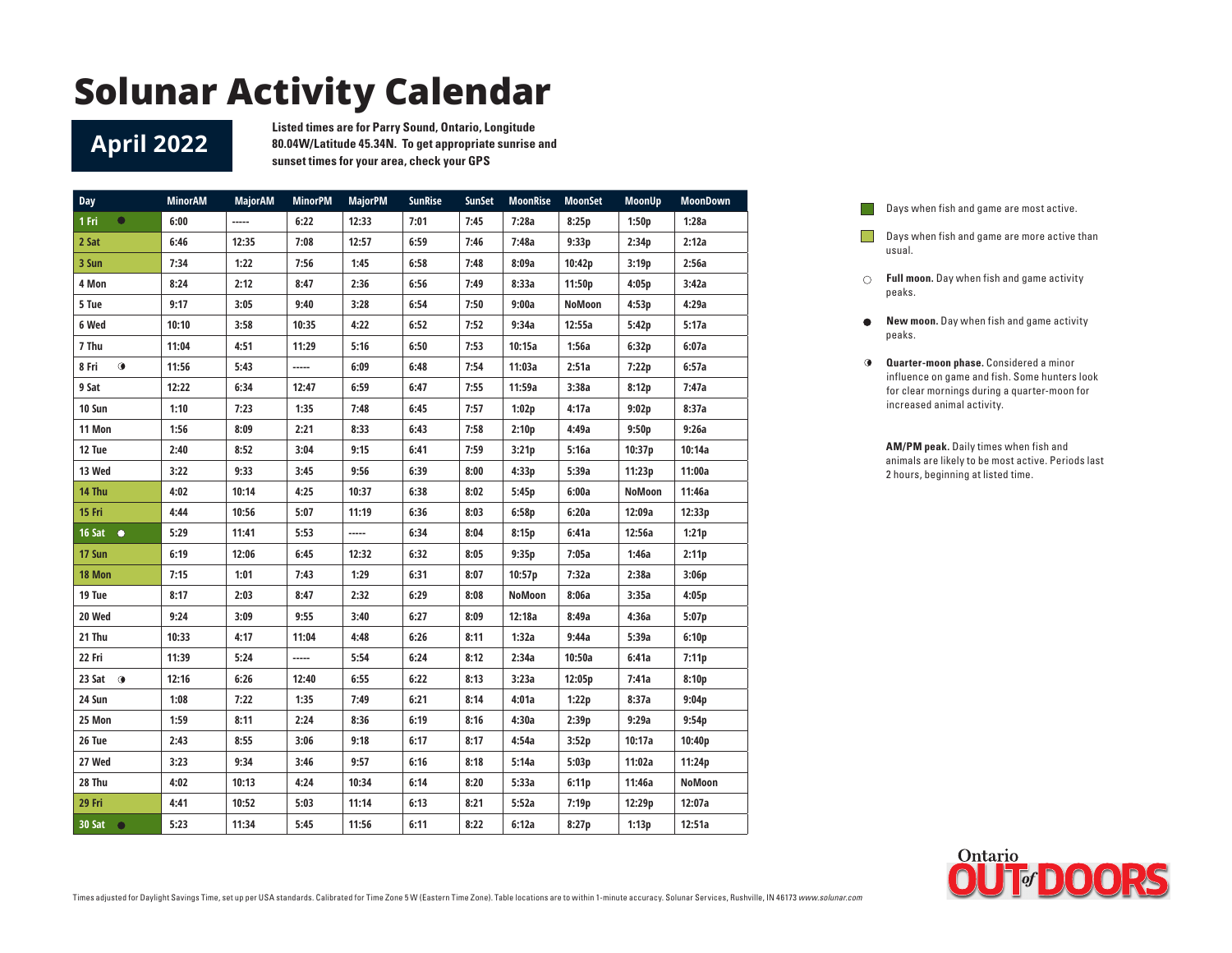#### **May 2022**

**Listed times are for Parry Sound, Ontario, Longitude 80.04W/Latitude 45.34N. To get appropriate sunrise and sunset times for your area, check your GPS**

| <b>Day</b>         | <b>MinorAM</b> | <b>MajorAM</b> | <b>MinorPM</b> | <b>MajorPM</b> | <b>SunRise</b> | <b>SunSet</b> | <b>MoonRise</b> | <b>MoonSet</b> | <b>MoonUp</b> | <b>MoonDown</b> |
|--------------------|----------------|----------------|----------------|----------------|----------------|---------------|-----------------|----------------|---------------|-----------------|
| 1 Sun<br>$\bullet$ | 6:08           | 11:52          | 6:31           | 12:19          | 6:10           | 8:23          | 6:34a           | 9:35p          | 1:58p         | 1:35a           |
| 2 Mon              | 6:57           | 12:45          | 7:20           | 1:08           | 6:08           | 8:25          | 7:00a           | 10:42p         | 2:45p         | 2:22a           |
| 3 Tue              | 7:49           | 1:36           | 8:13           | 2:01           | 6:07           | 8:26          | 7:31a           | 11:46p         | 3:34p         | 3:10a           |
| 4 Wed              | 8:43           | 2:31           | 9:08           | 2:56           | 6:05           | 8:27          | 8:09a           | <b>NoMoon</b>  | 4:24p         | 3:59a           |
| 5 Thu              | 9:39           | 3:26           | 10:04          | 3:51           | 6:04           | 8:28          | 8:55a           | 12:43a         | 5:15p         | 4:49a           |
| 6 Fri              | 10:33          | 4:21           | 10:58          | 4:46           | 6:03           | 8:30          | 9:48a           | 1:33a          | 6:05p         | 5:40a           |
| 7 Sat              | 11:27          | 5:14           | 11:51          | 5:39           | 6:01           | 8:31          | 10:48a          | 2:15a          | 6:54p         | 6:29a           |
| 8 Sun<br>$\bullet$ | -----          | 6:05           | 12:17          | 6:29           | 6:00           | 8:32          | 11:53a          | 2:49a          | 7:42p         | 7:18a           |
| 9 Mon              | 12:41          | 6:53           | 1:04           | 7:16           | 5:59           | 8:33          | 1:02p           | 3:17a          | 8:28p         | 8:05a           |
| 10 Tue             | 1:25           | 7:37           | 1:48           | 7:59           | 5:57           | 8:35          | 2:11p           | 3:41a          | 9:14p         | 8:51a           |
| 11 Wed             | 2:07           | 8:18           | 2:29           | 8:41           | 5:56           | 8:36          | 3:22p           | 4:02a          | 9:59p         | 9:36a           |
| 12 Thu             | 2:46           | 8:58           | 3:09           | 9:21           | 5:55           | 8:37          | 4:34p           | 4:22a          | 10:44p        | 10:21a          |
| 13 Fri             | 3:26           | 9:38           | 3:50           | 10:02          | 5:54           | 8:38          | 5:48p           | 4:42a          | 11:32p        | 11:08a          |
| 14 Sat             | 4:09           | 10:22          | 4:34           | 10:47          | 5:53           | 8:39          | 7:07p           | 5:04a          | NoMoon        | 11:57a          |
| 15 Sun             | 4:57           | 11:11          | 5:25           | 11:39          | 5:51           | 8:41          | 8:30p           | 5:29a          | 12:24a        | 12:51p          |
| 16 Mon ●           | 5:53           | -----          | 6:23           | 12:08          | 5:50           | 8:42          | 9:54p           | 6:00a          | 1:20a         | 1:50p           |
| 17 Tue             | 6:56           | 12:40          | 7:27           | 1:12           | 5:49           | 8:43          | 11:14p          | 6:40a          | 2:21a         | 2:52p           |
| 18 Wed             | 8:05           | 1:48           | 8:37           | 2:21           | 5:48           | 8:44          | NoMoon          | 7:32a          | 3:25a         | 3:57p           |
| 19 Thu             | 9:16           | 3:00           | 9:48           | 3:32           | 5:47           | 8:45          | 12:24a          | 8:36a          | 4:29a         | 5:01p           |
| 20 Fri             | 10:25          | 4:10           | 10:55          | 4:40           | 5:46           | 8:46          | 1:20a           | 9:50a          | 5:33a         | 6:03p           |
| 21 Sat             | 11:29          | 5:15           | 11:57          | 5:43           | 5:45           | 8:47          | 2:02a           | 11:10a         | 6:32a         | 7:00p           |
| 22 Sun             | 12:01          | 6:12           | 12:25          | 6:38           | 5:44           | 8:48          | 2:34a           | 12:29p         | 7:26a         | 7:52p           |
| 23 Mon <b>O</b>    | 12:51          | 7:03           | 1:15           | 7:26           | 5:43           | 8:50          | 2:59a           | 1:44p          | 8:16a         | 8:39p           |
| 24 Tue             | 1:35           | 7:46           | 1:57           | 8:09           | 5:42           | 8:51          | 3:21a           | 2:55p          | 9:02a         | 9:24p           |
| 25 Wed             | 2:15           | 8:25           | 2:36           | 8:47           | 5:42           | 8:52          | 3:40a           | 4:03p          | 9:45a         | 10:06p          |
| 26 Thu             | 2:52           | 9:03           | 3:13           | 9:24           | 5:41           | 8:53          | 3:58a           | 5:10p          | 10:27a        | 10:49p          |
| 27 Fri             | 3:29           | 9:40           | 3:51           | 10:01          | 5:40           | 8:54          | 4:17a           | 6:17p          | 11:10a        | 11:32p          |
| 28 Sat             | 4:08           | 10:19          | 4:30           | 10:42          | 5:39           | 8:54          | 4:38a           | 7:24p          | 11:54a        | NoMoon          |
| 29 Sun             | 4:50           | 11:02          | 5:14           | 11:26          | 5:39           | 8:55          | 5:02a           | 8:32p          | 12:41p        | 12:17a          |
| 30 Mon             | 5:37           | 11:49          | 6:01           | 12:13          | 5:38           | 8:56          | 5:31a           | 9:37p          | 1:29p         | 1:05a           |
| 31 Tue             | 6:27           | 12:14          | 6:52           | 12:39          | 5:37           | 8:57          | 6:06a           | 10:36p         | 2:19p         | 1:54a           |

Days when fish and game are most active.  $\Box$ 

Days when fish and game are more active than usual.

- **Full moon.** Day when fish and game activity peaks.
- $\bullet$ **New moon.** Day when fish and game activity peaks.
- **Quarter-moon phase.** Considered a minor influence on game and fish. Some hunters look for clear mornings during a quarter-moon for increased animal activity.

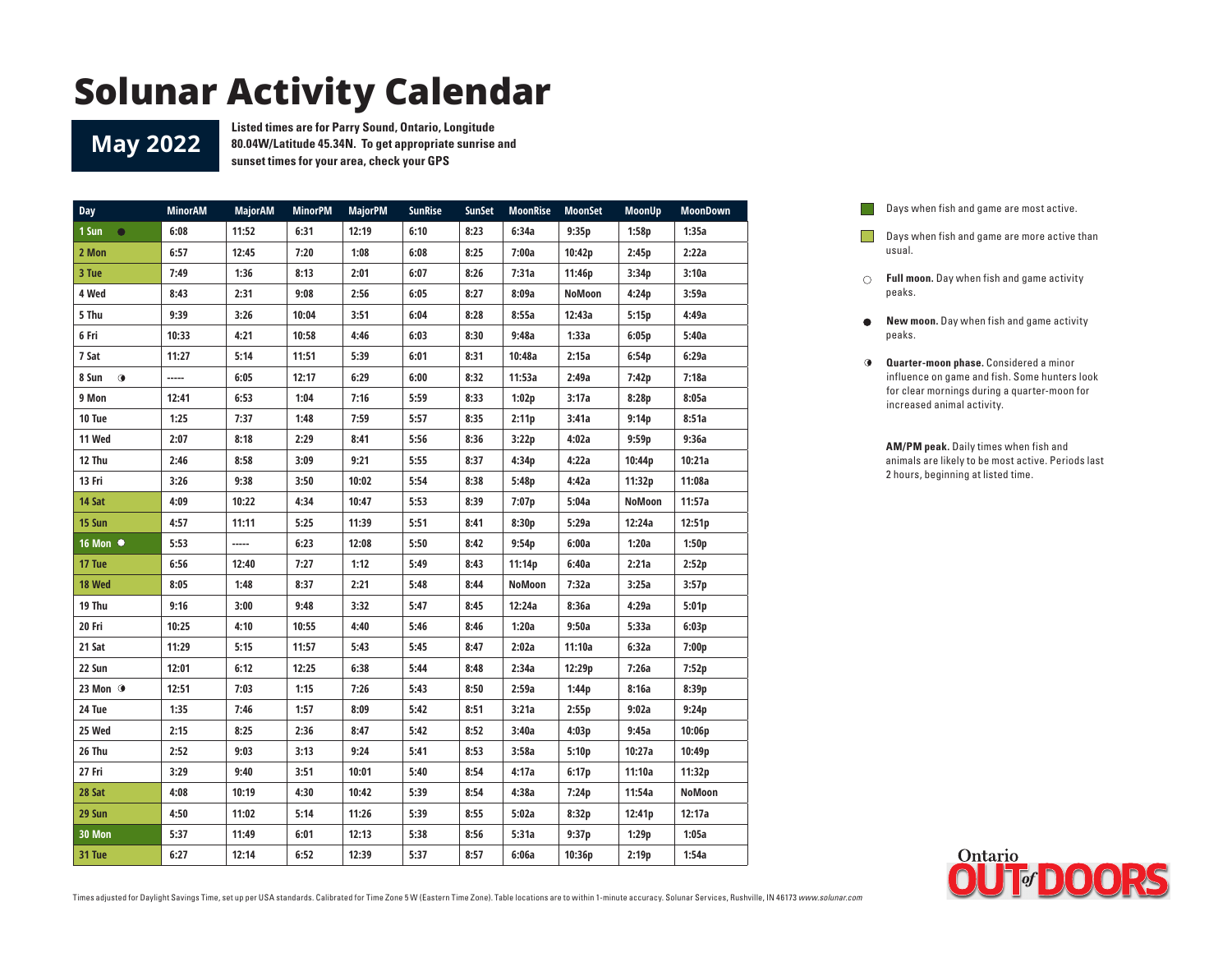**June 2022**

**Listed times are for Parry Sound, Ontario, Longitude 80.04W/Latitude 45.34N. To get appropriate sunrise and sunset times for your area, check your GPS**

| Day                | <b>MinorAM</b> | <b>MajorAM</b> | <b>MinorPM</b> | <b>MajorPM</b> | <b>SunRise</b> | <b>SunSet</b> | <b>MoonRise</b> | <b>MoonSet</b> | <b>MoonUp</b> | <b>MoonDown</b> |
|--------------------|----------------|----------------|----------------|----------------|----------------|---------------|-----------------|----------------|---------------|-----------------|
| 1 Wed              | 7:20           | 1:07           | 7:45           | 1:33           | 5:37           | 8:58          | 6:49a           | 11:29p         | 3:09p         | 2:44a           |
| 2 Thu              | 8:15           | 2:02           | 8:40           | 2:27           | 5:36           | 8:59          | 7:40a           | <b>NoMoon</b>  | 3:59p         | 3:34a           |
| 3 Fri              | 9:10           | 2:57           | 9:34           | 3:22           | 5:36           | 9:00          | 8:38a           | 12:14a         | 4:49p         | 4:24a           |
| 4 Sat              | 10:03          | 3:51           | 10:27          | 4:15           | 5:35           | 9:01          | 9:41a           | 12:50a         | 5:37p         | 5:13a           |
| 5 Sun              | 10:55          | 4:43           | 11:18          | 5:06           | 5:35           | 9:01          | 10:48a          | 1:20a          | 6:23p         | 6:00a           |
| 6 Mon <sup>o</sup> | 11:43          | 5:32           | -----          | 5:54           | 5:34           | 9:02          | 11:56a          | 1:44a          | 7:07p         | 6:45a           |
| 7 Tue              | 12:05          | 6:18           | 12:29          | 6:40           | 5:34           | 9:03          | 1:04p           | 2:05a          | 7:51p         | 7:29a           |
| 8 Wed              | 12:50          | 7:01           | 1:12           | 7:23           | 5:34           | 9:03          | 2:13p           | 2:25a          | 8:35p         | 8:13a           |
| 9 Thu              | 1:31           | 7:42           | 1:53           | 8:04           | 5:34           | 9:04          | 3:24p           | 2:44a          | 9:20p         | 8:57a           |
| 10 Fri             | 2:11           | 8:23           | 2:35           | 8:47           | 5:33           | 9:05          | 4:39p           | 3:04a          | 10:09p        | 9:44a           |
| 11 Sat             | 2:54           | 9:07           | 3:20           | 9:33           | 5:33           | 9:05          | 5:59p           | 3:27a          | 11:02p        | 10:35a          |
| 12 Sun             | 3:41           | 9:55           | 4:10           | 10:24          | 5:33           | 9:06          | 7:23p           | 3:54a          | <b>NoMoon</b> | 11:30a          |
| 13 Mon             | 4:35           | 10:50          | 5:06           | 11:22          | 5:33           | 9:06          | 8:47p           | 4:29a          | NoMoon        | 12:31p          |
| $14$ Tue $\bullet$ | 5:36           | 11:52          | 6:09           | -----          | 5:33           | 9:07          | 10:03p          | 5:15a          | 1:03a         | 1:36p           |
| 15 Wed             | 6:43           | 12:27          | 7:17           | 1:00           | 5:33           | 9:07          | 11:08p          | 6:15a          | 2:09a         | 2:43p           |
| 16 Thu             | 7:54           | 1:38           | 8:26           | 2:10           | 5:33           | 9:08          | NoMoon          | 7:27a          | 3:16a         | 3:48p           |
| 17 Fri             | 9:03           | 2:48           | 9:33           | 3:18           | 5:33           | 9:08          | NoMoon          | 8:48a          | 4:19a         | 4:49p           |
| 18 Sat             | 10:08          | 3:54           | 10:36          | 4:22           | 5:33           | 9:08          | 12:35a          | 10:10a         | 5:18a         | 5:45p           |
| 19 Sun             | 11:06          | 4:54           | 11:31          | 5:19           | 5:33           | 9:09          | 1:03a           | 11:30a         | 6:11a         | 6:36p           |
| 20 Mon             | 11:58          | 5:46           | -----          | 6:09           | 5:33           | 9:09          | 1:26a           | 12:44p         | 6:59a         | 7:22p           |
| 21 Tue $\omega$    | 12:21          | 6:32           | 12:43          | 6:54           | 5:33           | 9:09          | 1:46a           | 1:54p          | 7:44a         | 8:06p           |
| 22 Wed             | 1:03           | 7:14           | 1:24           | 7:35           | 5:33           | 9:09          | 2:05a           | 3:02p          | 8:27a         | 8:48p           |
| 23 Thu             | 1:42           | 7:52           | 2:03           | 8:14           | 5:34           | 9:09          | 2:23a           | 4:09p          | 9:10a         | 9:31p           |
| 24 Fri             | 2:20           | 8:31           | 2:42           | 8:53           | 5:34           | 9:10          | 2:43a           | 5:16p          | 9:53a         | 10:16p          |
| 25 Sat             | 2:59           | 9:10           | 3:22           | 9:33           | 5:34           | 9:10          | 3:06a           | 6:24p          | 10:38a        | 11:02p          |
| 26 Sun             | 3:40           | 9:52           | 4:04           | 10:16          | 5:34           | 9:10          | 3:33a           | 7:29p          | 11:26a        | 11:50p          |
| 27 Mon             | 4:24           | 10:37          | 4:49           | 11:02          | 5:35           | 9:10          | 4:06a           | 8:31p          | 12:15p        | NoMoon          |
| 28 Tue             | 5:12           | 11:25          | 5:37           | 11:50          | 5:35           | 9:10          | 4:46a           | 9:26p          | 1:05p         | 12:40a          |
| 29 Wed $\bigcirc$  | 6:02           | -----          | 6:28           | 12:40          | 5:36           | 9:10          | 5:35a           | 10:13p         | 1:55p         | 1:30a           |
| 30 Thu             | 6:54           | 12:42          | 7:19           | 1:07           | 5:36           | 9:09          | 6:31a           | 10:52p         | 2:45p         | 2:21a           |

Days when fish and game are most active.  $\Box$ 

- Days when fish and game are more active than usual.
- **Full moon.** Day when fish and game activity peaks.
- $\bullet$ **New moon.** Day when fish and game activity peaks.
- **Quarter-moon phase.** Considered a minor influence on game and fish. Some hunters look for clear mornings during a quarter-moon for increased animal activity.

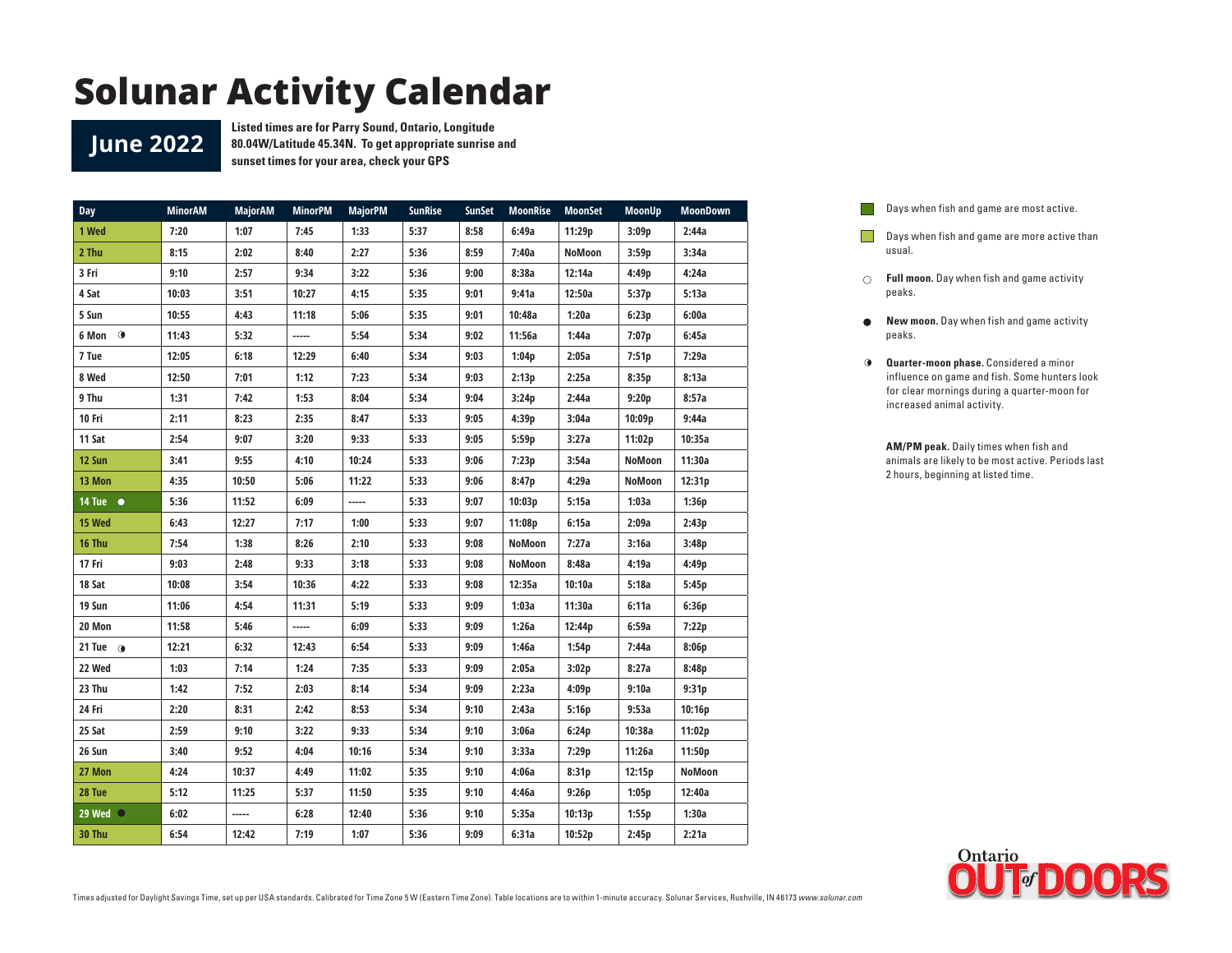**July 2022**

**Listed times are for Parry Sound, Ontario, Longitude 80.04W/Latitude 45.34N. To get appropriate sunrise and sunset times for your area, check your GPS**

| Day                | <b>MinorAM</b> | <b>MajorAM</b> | <b>MinorPM</b> | <b>MajorPM</b> | <b>SunRise</b> | <b>SunSet</b> | <b>MoonRise</b> | <b>MoonSet</b> | <b>MoonUp</b> | <b>MoonDown</b> |
|--------------------|----------------|----------------|----------------|----------------|----------------|---------------|-----------------|----------------|---------------|-----------------|
| 1 Fri              | 7:47           | 1:35           | 8:11           | 1:59           | 5:37           | 9:09          | 7:33a           | 11:24p         | 3:34p         | 3:10a           |
| 2 Sat              | 8:39           | 2:28           | 9:03           | 2:51           | 5:37           | 9:09          | 8:39a           | 11:49p         | 4:21p         | 3:58a           |
| 3 Sun              | 9:30           | 3:19           | 9:52           | 3:41           | 5:38           | 9:09          | 9:46a           | <b>NoMoon</b>  | 5:05p         | 4:43a           |
| 4 Mon              | 10:19          | 4:08           | 10:41          | 4:30           | 5:38           | 9:09          | 10:53a          | 12:11a         | 5:48p         | 5:27a           |
| 5 Tue              | 11:06          | 4:55           | 11:27          | 5:17           | 5:39           | 9:08          | 12:00p          | 12:30a         | 6:31p         | 6:10a           |
| $\bullet$<br>6 Wed | 11:51          | 5:40           | -----          | 6:02           | 5:40           | 9:08          | 1:08p           | 12:49a         | 7:14p         | 6:52a           |
| 7 Thu              | 12:12          | 6:24           | 12:36          | 6:47           | 5:40           | 9:08          | 2:19p           | 1:07a          | 7:59p         | 7:36a           |
| 8 Fri              | 12:56          | 7:09           | 1:21           | 7:33           | 5:41           | 9:07          | 3:34p           | 1:28a          | 8:48p         | 8:23a           |
| 9 Sat              | 1:41           | 7:55           | 2:08           | 8:22           | 5:42           | 9:07          | 4:54p           | 1:52a          | 9:42p         | 9:15a           |
| 10 Sun             | 2:30           | 8:44           | 2:59           | 9:14           | 5:43           | 9:06          | 6:17p           | 2:22a          | 10:42p        | 10:11a          |
| 11 Mon             | 3:23           | 9:39           | 3:55           | 10:11          | 5:43           | 9:06          | 7:37p           | 3:01a          | 11:46p        | 11:14a          |
| 12 Tue             | 4:22           | 10:38          | 4:55           | 11:12          | 5:44           | 9:05          | 8:48p           | 3:52a          | NoMoon        | 12:19p          |
| 13 Wed             | 5:25           | 11:42          | 5:58           | -----          | 5:45           | 9:05          | 9:46p           | 4:59a          | 12:53a        | 1:26p           |
| 14 Thu $\bullet$   | 6:31           | 12:15          | 7:03           | 12:47          | 5:46           | 9:04          | 10:29p          | 6:17a          | 1:58a         | 2:30p           |
| 15 Fri             | 7:37           | 1:22           | 8:07           | 1:52           | 5:47           | 9:03          | 11:02p          | 7:42a          | 3:01a         | 3:30p           |
| 16 Sat             | 8:40           | 2:27           | 9:07           | 2:53           | 5:48           | 9:02          | 11:28p          | 9:06a          | 3:58a         | 4:25p           |
| 17 Sun             | 9:39           | 3:26           | 10:03          | 3:51           | 5:49           | 9:02          | 11:50p          | 10:25a         | 4:50a         | 5:15p           |
| 18 Mon             | 10:32          | 4:21           | 10:55          | 4:44           | 5:50           | 9:01          | NoMoon          | 11:40a         | 5:38a         | 6:01p           |
| 19 Tue             | 11:21          | 5:10           | 11:43          | 5:32           | 5:50           | 9:00          | 12:09a          | 12:50p         | 6:23a         | 6:45p           |
| 20 Wed             | -----          | 5:56           | 12:07          | 6:18           | 5:51           | 8:59          | 12:28a          | 1:59p          | 7:07a         | 7:29p           |
| 21 Thu $\odot$     | 12:28          | 6:39           | 12:50          | 7:01           | 5:52           | 8:58          | 12:48a          | 3:08p          | 7:51a         | 8:13p           |
| 22 Fri             | 1:09           | 7:21           | 1:32           | 7:43           | 5:54           | 8:57          | 1:10a           | 4:15p          | 8:36a         | 8:59p           |
| 23 Sat             | 1:51           | 8:03           | 2:14           | 8:26           | 5:55           | 8:56          | 1:36a           | 5:22p          | 9:23a         | 9:47p           |
| 24 Sun             | 2:33           | 8:45           | 2:58           | 9:10           | 5:56           | 8:55          | 2:06a           | 6:24p          | 10:11a        | 10:36p          |
| 25 Mon             | 3:17           | 9:30           | 3:42           | 9:55           | 5:57           | 8:54          | 2:44a           | 7:22p          | 11:01a        | 11:26p          |
| 26 Tue             | 4:03           | 10:15          | 4:28           | 10:41          | 5:58           | 8:53          | 3:30a           | 8:12p          | 11:51a        | NoMoon          |
| 27 Wed             | 4:50           | 11:03          | 5:15           | 11:28          | 5:59           | 8:52          | 4:24a           | 8:53p          | 12:42p        | 12:17a          |
| 28 Thu $\bigcirc$  | 5:39           | 11:51          | 6:03           | 12:15          | 6:00           | 8:51          | 5:24a           | 9:27p          | 1:31p         | 1:07a           |
| 29 Fri             | 6:28           | 12:16          | 6:51           | 12:39          | 6:01           | 8:50          | 6:30a           | 9:54p          | 2:19p         | 1:55a           |
| 30 Sat             | 7:17           | 1:05           | 7:39           | 1:28           | 6:02           | 8:49          | 7:38a           | 10:17p         | 3:04p         | 2:42a           |
| 31 Sun             | 8:05           | 1:55           | 8:27           | 2:16           | 6:03           | 8:48          | 8:46a           | 10:37p         | 3:48p         | 3:26a           |

Days when fish and game are most active.  $\Box$ **Days when fish and game are more active than** 

**Full moon.** Day when fish and game activity peaks.

usual.

- $\bullet$ **New moon.** Day when fish and game activity peaks.
- **Quarter-moon phase.** Considered a minor influence on game and fish. Some hunters look for clear mornings during a quarter-moon for increased animal activity.

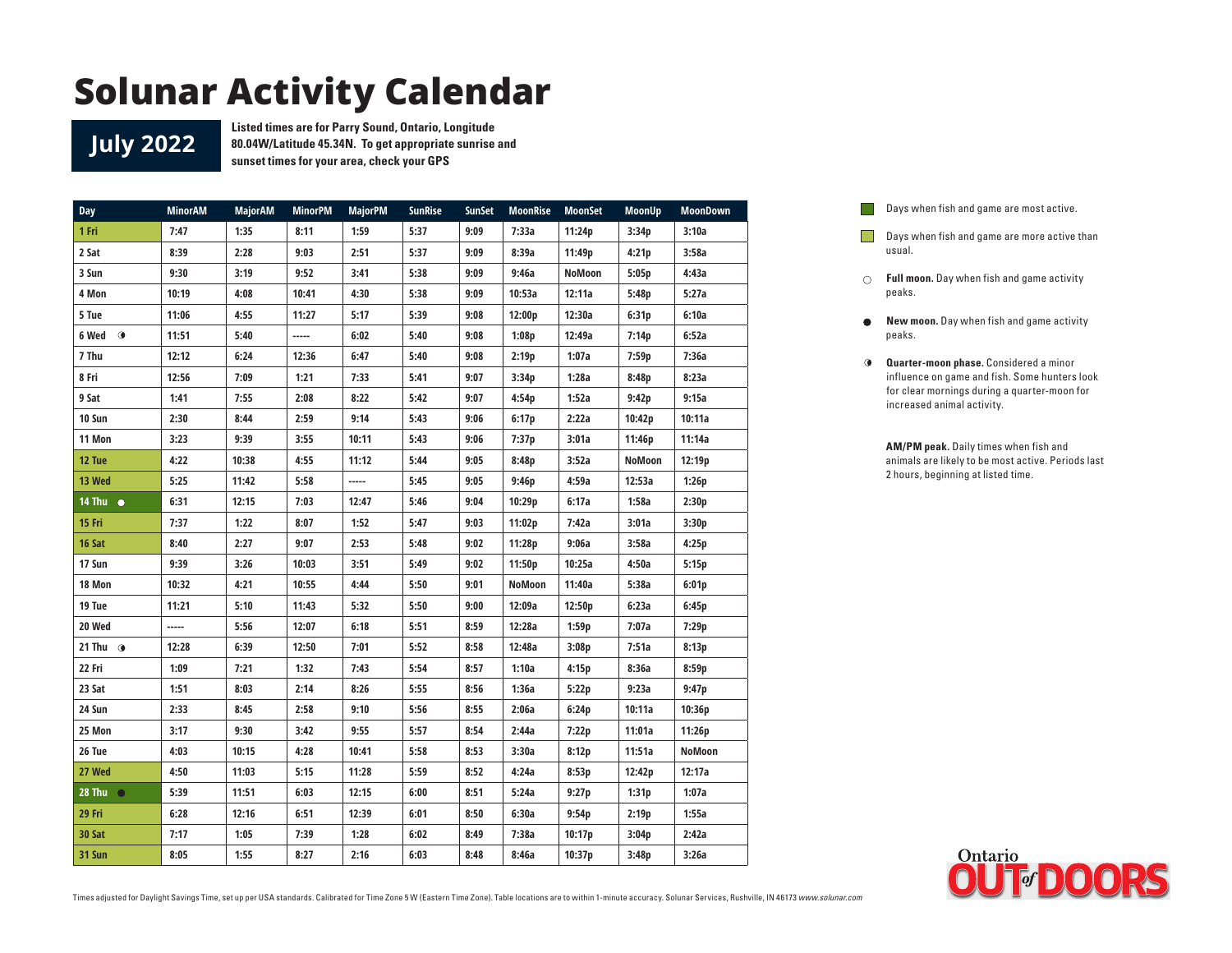#### **August 2022**

**Listed times are for Parry Sound, Ontario, Longitude 80.04W/Latitude 45.34N. To get appropriate sunrise and sunset times for your area, check your GPS**

| <b>Day</b>          | <b>MinorAM</b> | <b>MajorAM</b> | <b>MinorPM</b> | <b>MajorPM</b> | <b>SunRise</b> | <b>SunSet</b> | <b>MoonRise</b> | <b>MoonSet</b> | <b>MoonUp</b> | <b>MoonDown</b> |
|---------------------|----------------|----------------|----------------|----------------|----------------|---------------|-----------------|----------------|---------------|-----------------|
| 1 Mon               | 8:54           | 2:43           | 9:15           | 3:04           | 6:04           | 8:46          | 9:53a           | 10:55p         | 4:30p         | 4:09a           |
| 2 Tue               | 9:41           | 3:31           | 10:02          | 3:52           | 6:06           | 8:45          | 11:00a          | 11:13p         | 5:12p         | 4:51a           |
| 3 Wed               | 10:29          | 4:18           | 10:51          | 4:40           | 6:07           | 8:44          | 12:08p          | 11:32p         | 5:56p         | 5:34a           |
| 4 Thu<br>$\bullet$  | 11:17          | 5:06           | 11:40          | 5:29           | 6:08           | 8:43          | 1:19p           | 11:54p         | 6:42p         | 6:19a           |
| 5 Fri<br>$\bullet$  | -----          | 5:54           | 12:07          | 6:20           | 6:09           | 8:41          | 2:35p           | NoMoon         | 7:32p         | 7:07a           |
| 6 Sat               | 12:31          | 6:45           | 12:59          | 7:12           | 6:10           | 8:40          | 3:54p           | 12:20a         | 8:28p         | 7:59a           |
| 7 Sun               | 1:23           | 7:38           | 1:53           | 8:08           | 6:11           | 8:39          | 5:14p           | 12:54a         | 9:28p         | 8:57a           |
| 8 Mon               | 2:17           | 8:33           | 2:49           | 9:05           | 6:13           | 8:37          | 6:27p           | 1:38a          | 10:32p        | 10:00a          |
| 9 Tue               | 3:15           | 9:31           | 3:47           | 10:03          | 6:14           | 8:36          | 7:30p           | 2:36a          | 11:37p        | 11:04a          |
| 10 Wed              | 4:14           | 10:30          | 4:46           | 11:02          | 6:15           | 8:34          | 8:20p           | 3:47a          | <b>NoMoon</b> | 12:09p          |
| 11 Thu              | 5:14           | 11:29          | 5:44           | 11:59          | 6:16           | 8:33          | 8:58p           | 5:09a          | 12:41a        | 1:11p           |
| 12 Fri<br>$\bullet$ | 6:13           | 12:03          | 6:41           | 12:27          | 6:17           | 8:31          | 9:27p           | 6:34a          | 1:41a         | 2:09p           |
| 13 Sat              | 7:11           | 12:58          | 7:37           | 1:24           | 6:19           | 8:30          | 9:51p           | 7:57a          | 2:36a         | 3:02p           |
| 14 Sun              | 8:06           | 1:54           | 8:31           | 2:18           | 6:20           | 8:28          | 10:12p          | 9:16a          | 3:27a         | 3:51p           |
| 15 Mon              | 9:00           | 2:48           | 9:23           | 3:11           | 6:21           | 8:27          | 10:31p          | 10:30a         | 4:14a         | 4:37p           |
| 16 Tue              | 9:52           | 3:40           | 10:14          | 4:03           | 6:22           | 8:25          | 10:51p          | 11:42a         | 5:00a         | 5:22p           |
| 17 Wed              | 10:41          | 4:30           | 11:04          | 4:53           | 6:23           | 8:23          | 11:13p          | 12:53p         | 5:45a         | 6:08p           |
| 18 Thu              | 11:30          | 5:18           | 11:53          | 5:42           | 6:25           | 8:22          | 11:37p          | 2:03p          | 6:31a         | 6:54p           |
| 19 Fri <b>O</b>     | -----          | 6:06           | 12:17          | 6:29           | 6:26           | 8:20          | <b>NoMoon</b>   | 3:11p          | 7:18a         | 7:42p           |
| 20 Sat              | 12:40          | 6:52           | 1:04           | 7:16           | 6:27           | 8:18          | 12:06a          | 4:16p          | 8:06a         | 8:31p           |
| 21 Sun              | 1:25           | 7:38           | 1:50           | 8:03           | 6:28           | 8:17          | 12:42a          | 5:15p          | 8:56a         | 9:21p           |
| 22 Mon              | 2:11           | 8:23           | 2:36           | 8:48           | 6:30           | 8:15          | 1:25a           | 6:08p          | 9:46a         | 10:11p          |
| 23 Tue              | 2:56           | 9:08           | 3:21           | 9:33           | 6:31           | 8:13          | 2:16a           | 6:52p          | 10:36a        | 11:01p          |
| 24 Wed              | 3:41           | 9:53           | 4:06           | 10:18          | 6:32           | 8:12          | 3:14a           | 7:28p          | 11:26a        | 11:50p          |
| 25 Thu              | 4:26           | 10:38          | 4:50           | 11:02          | 6:33           | 8:10          | 4:19a           | 7:58p          | 12:15p        | <b>NoMoon</b>   |
| 26 Fri              | 5:11           | 11:22          | 5:34           | 11:45          | 6:34           | 8:08          | 5:27a           | 8:22p          | 1:01p         | 12:38a          |
| 27 Sat $\bullet$    | 5:56           |                | 6:18           | 12:29          | 6:36           | 8:06          | 6:36a           | 8:43p          | 1:46p         | 1:24a           |
| 28 Sun              | 6:41           | 12:30          | 7:03           | 12:52          | 6:37           | 8:05          | 7:44a           | 9:02p          | 2:29p         | 2:08a           |
| 29 Mon              | 7:27           | 1:17           | 7:49           | 1:38           | 6:38           | 8:03          | 8:52a           | 9:20p          | 3:12p         | 2:51a           |
| 30 Tue              | 8:15           | 2:04           | 8:37           | 2:26           | 6:39           | 8:01          | 10:00a          | 9:39p          | 3:55p         | 3:33a           |
| 31 Wed              | 9:05           | 2:54           | 9:28           | 3:17           | 6:40           | 7:59          | 11:10a          | 9:59p          | 4:40p         | 4:17a           |
|                     |                |                |                |                |                |               |                 |                |               |                 |

Days when fish and game are most active.  $\Box$ **Days when fish and game are more active than** 

**Full moon.** Day when fish and game activity peaks.

usual.

- $\bullet$ **New moon.** Day when fish and game activity peaks.
- **Quarter-moon phase.** Considered a minor influence on game and fish. Some hunters look for clear mornings during a quarter-moon for increased animal activity.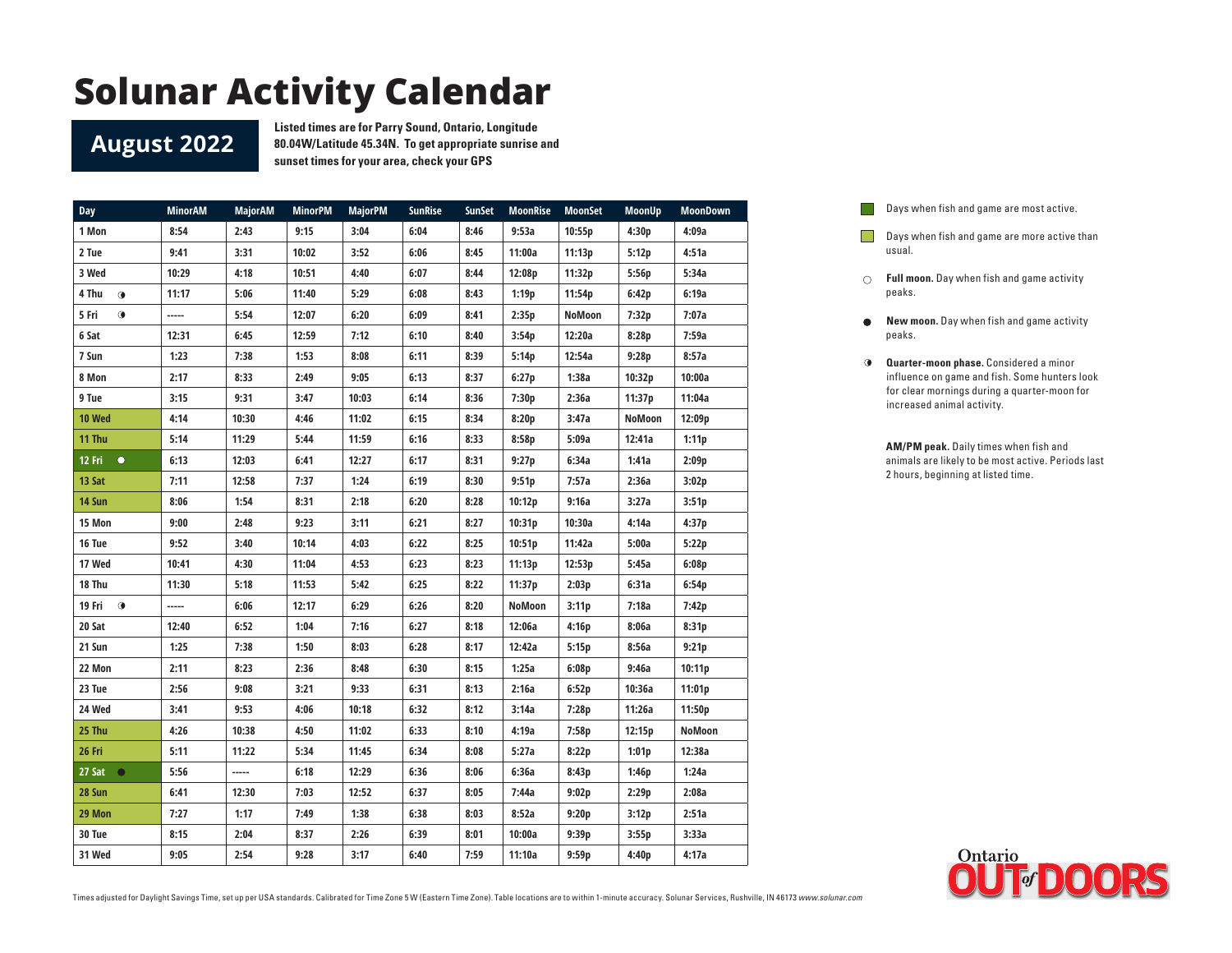#### **September 2022**

**Listed times are for Parry Sound, Ontario, Longitude 80.04W/Latitude 45.34N. To get appropriate sunrise and sunset times for your area, check your GPS**

| <b>Day</b>          | <b>MinorAM</b> | <b>MajorAM</b> | <b>MinorPM</b> | <b>MajorPM</b> | <b>SunRise</b> | <b>SunSet</b> | <b>MoonRise</b> | <b>MoonSet</b> | <b>MoonUp</b> | <b>MoonDown</b> |
|---------------------|----------------|----------------|----------------|----------------|----------------|---------------|-----------------|----------------|---------------|-----------------|
| 1 Thu               | 9:58           | 3:45           | 10:22          | 4:10           | 6:42           | 7:57          | 12:24p          | 10:23p         | 5:29p         | 5:04a           |
| 2 Fri               | 10:53          | 4:39           | 11:19          | 5:06           | 6:43           | 7:56          | 1:41p           | 10:53p         | 6:22p         | 5:55a           |
| $\bullet$<br>3 Sat  | 11:50          | 5:35           | -----          | 6:04           | 6:44           | 7:54          | 2:59p           | 11:32p         | 7:19p         | 6:50a           |
| 4 Sun               | 12:18          | 6:33           | 12:48          | 7:04           | 6:45           | 7:52          | 4:14p           | <b>NoMoon</b>  | 8:19p         | 7:49a           |
| 5 Mon               | 1:16           | 7:31           | 1:47           | 8:03           | 6:46           | 7:50          | 5:19p           | 12:23a         | 9:22p         | 8:51a           |
| 6 Tue               | 2:13           | 8:29           | 2:44           | 9:00           | 6:47           | 7:48          | 6:12p           | 1:27a          | 10:25p        | 9:54a           |
| 7 Wed               | 3:09           | 9:24           | 3:39           | 9:54           | 6:49           | 7:46          | 6:54p           | 2:43a          | 11:25p        | 10:55a          |
| 8 Thu               | 4:03           | 10:17          | 4:31           | 10:46          | 6:50           | 7:45          | 7:25p           | 4:05a          | NoMoon        | 11:54a          |
| 9 Fri               | 4:55           | 11:08          | 5:21           | 11:35          | 6:51           | 7:43          | 7:51p           | 5:29a          | 12:21a        | 12:48p          |
| 10 Sat              | 5:46           | 11:58          | 6:10           | -----          | 6:52           | 7:41          | 8:13p           | 6:49a          | 1:14a         | 1:38p           |
| $11$ Sun $\bullet$  | 6:36           | 12:24          | 6:59           | 12:48          | 6:53           | 7:39          | 8:33p           | 8:05a          | 2:03a         | 2:26p           |
| 12 Mon              | 7:26           | 1:15           | 7:50           | 1:38           | 6:55           | 7:37          | 8:53p           | 9:19a          | 2:49a         | 3:12p           |
| 13 Tue              | 8:18           | 2:07           | 8:41           | 2:30           | 6:56           | 7:35          | 9:14p           | 10:32a         | 3:35a         | 3:58p           |
| 14 Wed              | 9:10           | 2:59           | 9:34           | 3:22           | 6:57           | 7:33          | 9:37p           | 11:44a         | 4:22a         | 4:45p           |
| 15 Thu              | 10:03          | 3:51           | 10:27          | 4:15           | 6:58           | 7:31          | 10:05p          | 12:55p         | 5:09a         | 5:33p           |
| 16 Fri              | 10:56          | 4:44           | 11:21          | 5:08           | 6:59           | 7:29          | 10:38p          | 2:03p          | 5:58a         | 6:23p           |
| 17 Sat              | 11:48          | 5:35           | -----          | 6:00           | 7:00           | 7:27          | 11:18p          | 3:05p          | 6:48a         | 7:13p           |
| 18 Sun $\odot$      | 12:14          | 6:25           | 12:38          | 6:50           | 7:02           | 7:25          | NoMoon          | 4:01p          | 7:38a         | 8:04p           |
| 19 Mon              | 1:01           | 7:14           | 1:26           | 7:39           | 7:03           | 7:24          | 12:07a          | 4:48p          | 8:29a         | 8:54p           |
| 20 Tue              | 1:47           | 8:00           | 2:12           | 8:25           | 7:04           | 7:22          | 1:02a           | 5:28p          | 9:19a         | 9:44p           |
| 21 Wed              | 2:32           | 8:44           | 2:56           | 9:08           | 7:05           | 7:20          | 2:05a           | 5:59p          | 10:08a        | 10:32p          |
| 22 Thu              | 3:15           | 9:26           | 3:38           | 9:50           | 7:06           | 7:18          | 3:12a           | 6:25p          | 10:55a        | 11:18p          |
| 23 Fri              | 3:56           | 10:07          | 4:19           | 10:30          | 7:08           | 7:16          | 4:21a           | 6:47p          | 11:41a        | NoMoon          |
| 24 Sat              | 4:37           | 10:48          | 4:59           | 11:10          | 7:09           | 7:14          | 5:30a           | 7:06p          | 12:25p        | 12:03a          |
| $25$ Sun $\bigcirc$ | 5:19           | 11:30          | 5:40           | 11:51          | 7:10           | 7:12          | 6:38a           | 7:25p          | 1:08p         | 12:47a          |
| 26 Mon              | 6:02           | 11:47          | 6:24           | 12:13          | 7:11           | 7:10          | 7:48a           | 7:44p          | 1:52p         | 1:30a           |
| 27 Tue              | 6:49           | 12:38          | 7:12           | 1:01           | 7:12           | 7:08          | 8:59a           | 8:04p          | 2:37p         | 2:14a           |
| 28 Wed              | 7:41           | 1:28           | 8:05           | 1:53           | 7:14           | 7:06          | 10:13a          | 8:27p          | 3:25p         | 3:01a           |
| 29 Thu              | 8:37           | 2:23           | 9:03           | 2:50           | 7:15           | 7:04          | 11:31a          | 8:55p          | 4:17p         | 3:51a           |
| 30 Fri              | 9:37           | 3:23           | 10:05          | 3:51           | 7:16           | 7:03          | 12:49p          | 9:31p          | 5:13p         | 4:45a           |

Days when fish and game are most active.  $\overline{a}$ 

- **Days when fish and game are more active than** usual.
- **Full moon.** Day when fish and game activity peaks.
- **New moon.** Day when fish and game activity  $\bullet$ peaks.
- **Quarter-moon phase.** Considered a minor influence on game and fish. Some hunters look for clear mornings during a quarter-moon for increased animal activity.

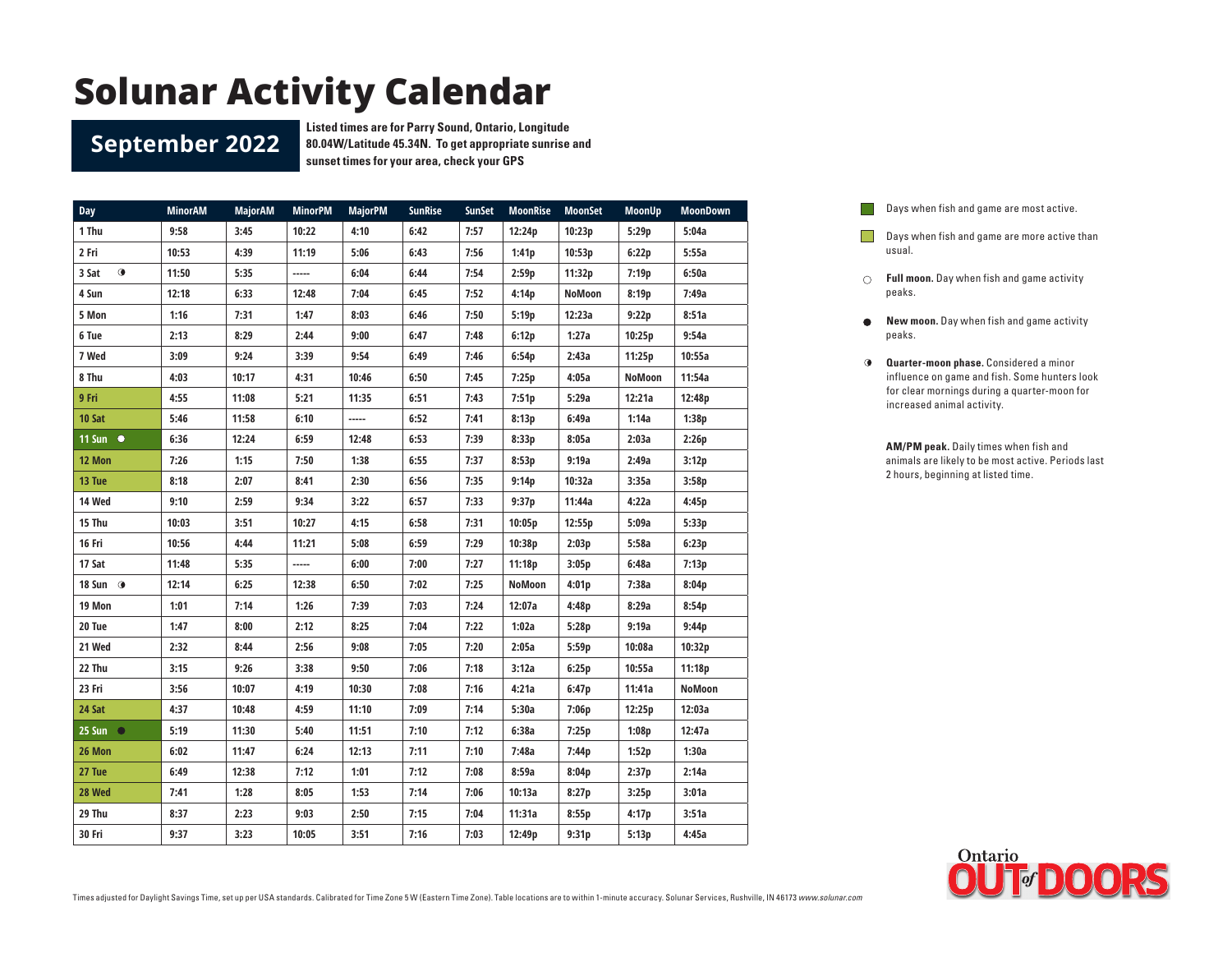#### **October 2022**

**Listed times are for Parry Sound, Ontario, Longitude 80.04W/Latitude 45.34N. To get appropriate sunrise and sunset times for your area, check your GPS**

| <b>Day</b>        | <b>MinorAM</b> | <b>MajorAM</b> | <b>MinorPM</b> | <b>MajorPM</b> | <b>SunRise</b> | <b>SunSet</b> | <b>MoonRise</b> | <b>MoonSet</b> | <b>MoonUp</b> | <b>MoonDown</b> |
|-------------------|----------------|----------------|----------------|----------------|----------------|---------------|-----------------|----------------|---------------|-----------------|
| 1 Sat             | 10:40          | 4:25           | 11:10          | 4:55           | 7:17           | 7:01          | 2:05p           | 10:18p         | 6:13p         | 5:43a           |
| 2 Sun             | 11:43          | 5:28           | -----          | 5:59           | 7:18           | 6:59          | 3:13p           | 11:17p         | 7:15p         | 6:44a           |
| $3$ Mon $\odot$   | 12:21          | 6:30           | 12:45          | 7:00           | 7:20           | 6:57          | 4:09p           | NoMoon         | 8:16p         | 7:45a           |
| 4 Tue             | 1:13           | 7:28           | 1:43           | 7:58           | 7:21           | 6:55          | 4:52p           | 12:28a         | 9:16p         | 8:46a           |
| 5 Wed             | 2:08           | 8:22           | 2:36           | 8:50           | 7:22           | 6:53          | 5:26p           | 1:47a          | 10:12p        | 9:44a           |
| 6 Thu             | 2:58           | 9:11           | 3:24           | 9:37           | 7:23           | 6:51          | 5:53p           | 3:08a          | 11:04p        | 10:39a          |
| 7 Fri             | 3:44           | 9:56           | 4:08           | 10:21          | 7:25           | 6:49          | 6:15p           | 4:28a          | 11:53p        | 11:29a          |
| 8 Sat             | 4:28           | 10:40          | 4:51           | 11:03          | 7:26           | 6:48          | 6:35p           | 5:44a          | NoMoon        | 12:17p          |
| 9 Sun             | 5:12           | 11:23          | 5:35           | 11:46          | 7:27           | 6:46          | 6:55p           | 6:58a          | 12:40a        | 1:03p           |
| 10 Mon ●          | 5:58           |                | 6:21           | 12:09          | 7:28           | 6:44          | 7:15p           | 8:10a          | 1:25a         | 1:48p           |
| 11 Tue            | 6:47           | 12:35          | 7:10           | 12:59          | 7:30           | 6:42          | 7:37p           | 9:23a          | 2:12a         | 2:35p           |
| 12 Wed            | 7:39           | 1:27           | 8:03           | 1:51           | 7:31           | 6:40          | 8:03p           | 10:35a         | 2:59a         | 3:23p           |
| 13 Thu            | 8:33           | 2:21           | 8:58           | 2:46           | 7:32           | 6:38          | 8:34p           | 11:46a         | 3:48a         | 4:13p           |
| 14 Fri            | 9:29           | 3:16           | 9:54           | 3:42           | 7:34           | 6:37          | 9:12p           | 12:52p         | 4:38a         | 5:04p           |
| 15 Sat            | 10:24          | 4:12           | 10:50          | 4:37           | 7:35           | 6:35          | 9:57p           | 1:52p          | 5:29a         | 5:55p           |
| 16 Sun            | 11:19          | 5:06           | 11:44          | 5:31           | 7:36           | 6:33          | 10:50p          | 2:43p          | 6:20a         | 6:46p           |
| 17 Mon <b>O</b>   | -----          | 5:58           | 12:10          | 6:23           | 7:38           | 6:31          | 11:50p          | 3:25p          | 7:11a         | 7:35p           |
| 18 Tue            | 12:34          | 6:47           | 12:59          | 7:11           | 7:39           | 6:30          | NoMoon          | 3:59p          | 8:00a         | 8:24p           |
| 19 Wed            | 1:20           | 7:32           | 1:44           | 7:55           | 7:40           | 6:28          | 12:55a          | 4:27p          | 8:47a         | 9:10p           |
| 20 Thu            | 2:03           | 8:14           | 2:25           | 8:37           | 7:42           | 6:26          | 2:03a           | 4:49p          | 9:33a         | 9:55p           |
| 21 Fri            | 2:43           | 8:54           | 3:05           | 9:16           | 7:43           | 6:25          | 3:11a           | 5:10p          | 10:17a        | 10:39p          |
| 22 Sat            | 3:21           | 9:32           | 3:43           | 9:54           | 7:44           | 6:23          | 4:20a           | 5:28p          | 11:01a        | 11:23p          |
| 23 Sun            | 3:59           | 10:10          | 4:21           | 10:32          | 7:46           | 6:21          | 5:29a           | 5:47p          | 11:44a        | NoMoon          |
| 24 Mon            | 4:40           | 10:52          | 5:03           | 11:14          | 7:47           | 6:20          | 6:40a           | 6:07p          | 12:29p        | 12:07a          |
| 25 Tue $\bigcirc$ | 5:25           | 11:37          | 5:50           | 12:02          | 7:48           | 6:18          | 7:54a           | 6:29p          | 1:17p         | 12:53a          |
| 26 Wed            | 6:16           | 12:03          | 6:43           | 12:30          | 7:50           | 6:16          | 9:13a           | 6:55p          | 2:09p         | 1:43a           |
| 27 Thu            | 7:14           | 1:00           | 7:43           | 1:29           | 7:51           | 6:15          | 10:33a          | 7:29p          | 3:05p         | 2:36a           |
| 28 Fri            | 8:18           | 2:03           | 8:48           | 2:33           | 7:53           | 6:13          | 11:53a          | 8:13p          | 4:05p         | 3:35a           |
| 29 Sat            | 9:26           | 3:10           | 9:57           | 3:41           | 7:54           | 6:12          | 1:05p           | 9:09p          | 5:07p         | 4:36a           |
| 30 Sun            | 10:34          | 4:18           | 11:05          | 4:50           | 7:56           | 6:10          | 2:06p           | 10:17p         | 6:10p         | 5:39a           |
| 31 Mon            | 11:39          | 5:24           | -----          | 5:54           | 7:57           | 6:09          | 2:53p           | 11:34p         | 7:10p         | 6:41a           |
|                   |                |                |                |                |                |               |                 |                |               |                 |

Days when fish and game are most active.  $\Box$ 

- **Days when fish and game are more active than** usual.
- **Full moon.** Day when fish and game activity peaks.
- $\bullet$ **New moon.** Day when fish and game activity peaks.
- **Quarter-moon phase.** Considered a minor influence on game and fish. Some hunters look for clear mornings during a quarter-moon for increased animal activity.

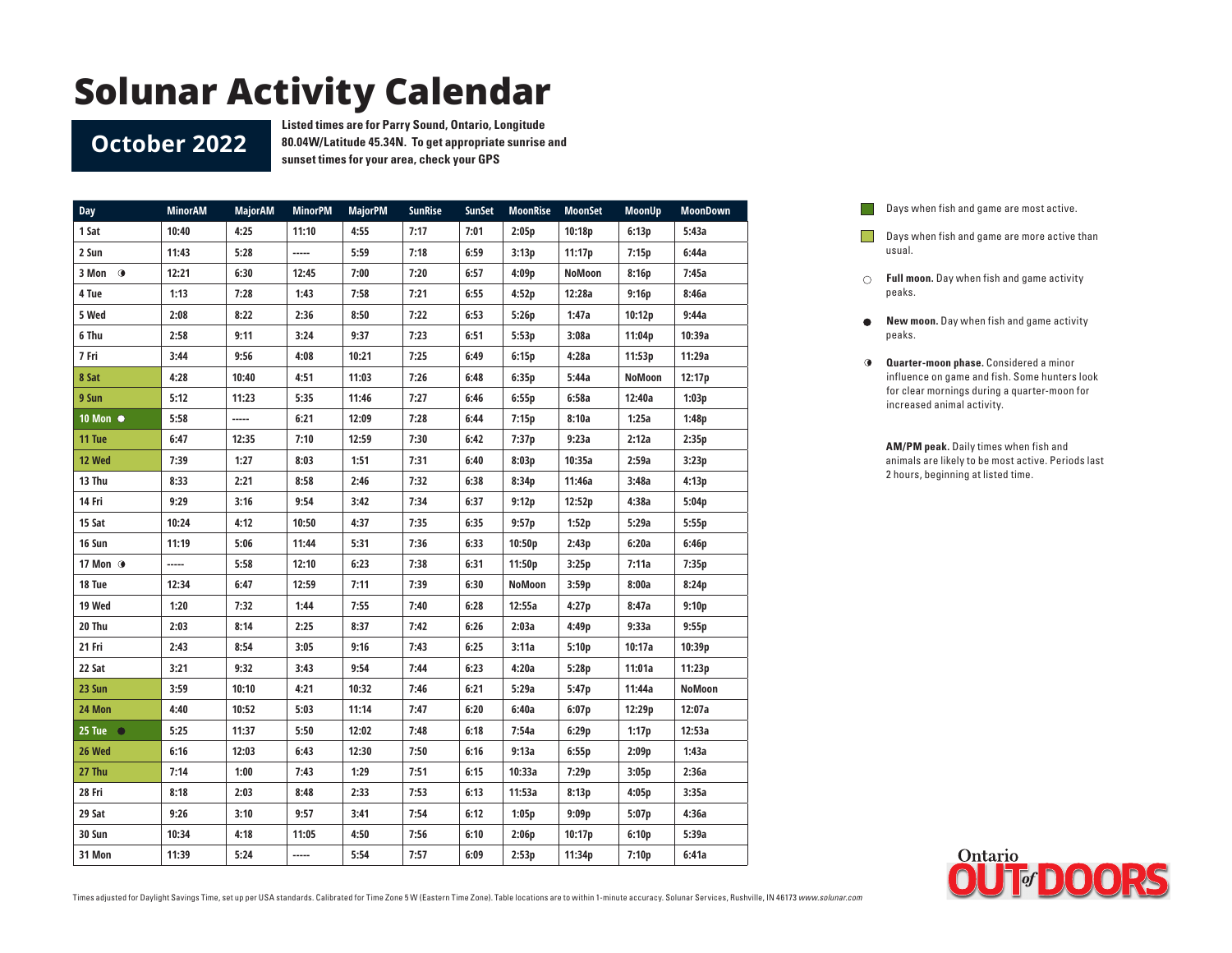#### **November 2022**

**Listed times are for Parry Sound, Ontario, Longitude 80.04W/Latitude 45.34N. To get appropriate sunrise and sunset times for your area, check your GPS**

| Day                | <b>MinorAM</b> | <b>MajorAM</b> | <b>MinorPM</b> | <b>MajorPM</b> | <b>SunRise</b> | <b>SunSet</b> | <b>MoonRise</b> | <b>MoonSet</b> | <b>MoonUp</b> | <b>MoonDown</b> |
|--------------------|----------------|----------------|----------------|----------------|----------------|---------------|-----------------|----------------|---------------|-----------------|
| 1 Tue<br>$\bullet$ | 12:15          | 6:25           | 12:39          | 6:53           | 7:58           | 6:07          | 3:29p           | <b>NoMoon</b>  | 8:07p         | 7:39a           |
| 2 Wed              | 1:05           | 7:19           | 1:32           | 7:45           | 8:00           | 6:06          | 3:57p           | 12:55a         | 9:00p         | 8:34a           |
| 3 Thu              | 1:54           | 8:06           | 2:18           | 8:30           | 8:01           | 6:04          | 4:20p           | 2:14a          | 9:49p         | 9:25a           |
| 4 Fri              | 2:37           | 8:48           | 3:00           | 9:11           | 8:03           | 6:03          | 4:40p           | 3:30a          | 10:35p        | 10:12a          |
| 5 Sat              | 3:17           | 9:28           | 3:39           | 9:50           | 8:04           | 6:02          | 4:59p           | 4:43a          | 11:20p        | 10:58a          |
| 6 Sun              | 3:56           | 10:08          | 4:19           | 10:30          | 8:06           | 6:00          | 5:18p           | 5:54a          | NoMoon        | 11:42a          |
| 7 Mon              | 3:38           | 9:49           | 4:01           | 10:12          | 7:07           | 4:59          | 4:39p           | 6:05a          | 11:51p        | 11:28a          |
| 8 Tue              | 4:23           | 10:35          | 4:47           | 10:59          | 7:08           | 4:58          | 5:03p           | 7:17a          | NoMoon        | 12:15p          |
| 9 Wed<br>$\bullet$ | 5:12           | 11:25          | 5:37           | 11:55          | 7:10           | 4:56          | 5:32p           | 8:29a          | 12:39a        | 1:04p           |
| 10 Thu             | 6:05           | -----          | 6:31           | 12:18          | 7:11           | 4:55          | 6:06p           | 9:37a          | 1:29a         | 1:54p           |
| 11 Fri             | 7:01           | 12:48          | 7:27           | 1:14           | 7:13           | 4:54          | 6:49p           | 10:40a         | 2:20a         | 2:46p           |
| 12 Sat             | 7:58           | 1:45           | 8:24           | 2:11           | 7:14           | 4:53          | 7:39p           | 11:36a         | 3:12a         | 3:37p           |
| 13 Sun             | 8:54           | 2:41           | 9:19           | 3:06           | 7:16           | 4:52          | 8:37p           | 12:21p         | 4:03a         | 4:28p           |
| 14 Mon             | 9:48           | 3:36           | 10:12          | 4:00           | 7:17           | 4:51          | 9:40p           | 12:58p         | 4:52a         | 5:17p           |
| 15 Tue             | 10:39          | 4:27           | 11:02          | 4:50           | 7:18           | 4:49          | 10:47p          | 1:28p          | 5:40a         | 6:03p           |
| 16 Wed <b>O</b>    | 11:25          | 5:14           | 11:48          | 5:37           | 7:20           | 4:48          | 11:54p          | 1:52p          | 6:26a         | 6:48p           |
| 17 Thu             | -----          | 5:58           | 12:09          | 6:20           | 7:21           | 4:47          | <b>NoMoon</b>   | 2:13p          | 7:10a         | 7:32p           |
| 18 Fri             | 12:28          | 6:38           | 12:49          | 6:59           | 7:23           | 4:46          | 1:01a           | 2:31p          | 7:53a         | 8:14p           |
| 19 Sat             | 1:06           | 7:16           | 1:27           | 7:38           | 7:24           | 4:45          | 2:09a           | 2:50p          | 8:36a         | 8:57p           |
| 20 Sun             | 1:43           | 7:54           | 2:05           | 8:16           | 7:25           | 4:45          | 3:18a           | 3:08p          | 9:19a         | 9:42p           |
| 21 Mon             | 2:22           | 8:34           | 2:46           | 8:58           | 7:27           | 4:44          | 4:30a           | 3:29p          | 10:05a        | 10:30p          |
| 22 Tue             | 3:06           | 9:18           | 3:31           | 9:44           | 7:28           | 4:43          | 5:47a           | 3:53p          | 10:55a        | 11:22p          |
| 23 Wed $\bigcirc$  | 3:55           | 10:09          | 4:24           | 10:38          | 7:29           | 4:42          | 7:08a           | 4:24p          | 11:50a        | <b>NoMoon</b>   |
| 24 Thu             | 4:53           | 11:08          | 5:23           | 11:38          | 7:31           | 4:41          | 8:31a           | 5:04p          | 12:50p        | 12:20a          |
| 25 Fri             | 5:57           | 11:37          | 6:29           | 12:13          | 7:32           | 4:41          | 9:49a           | 5:56p          | 1:54p         | 1:22a           |
| 26 Sat             | 7:07           | 12:51          | 7:39           | 1:23           | 7:33           | 4:40          | 10:56a          | 7:02p          | 2:58p         | 2:26a           |
| 27 Sun             | 8:18           | 2:02           | 8:49           | 2:33           | 7:35           | 4:39          | 11:50a          | 8:19p          | 4:02p         | 3:31a           |
| 28 Mon             | 9:25           | 3:10           | 9:55           | 3:40           | 7:36           | 4:39          | 12:31p          | 9:41p          | 5:02p         | 4:32a           |
| 29 Tue             | 10:27          | 4:13           | 10:55          | 4:41           | 7:37           | 4:38          | 1:01p           | 11:03p         | 5:57p         | 5:30a           |
| 30 Wed             | 11:22          | 5:09           | 11:47          | 5:34           | 7:38           | 4:38          | 1:26p           | NoMoon         | 6:47p         | 6:23a           |

Days when fish and game are most active.  $\overline{a}$ 

**Days when fish and game are more active than** usual.

- **Full moon.** Day when fish and game activity peaks.
- **New moon.** Day when fish and game activity  $\bullet$ peaks.
- **Quarter-moon phase.** Considered a minor influence on game and fish. Some hunters look for clear mornings during a quarter-moon for increased animal activity.